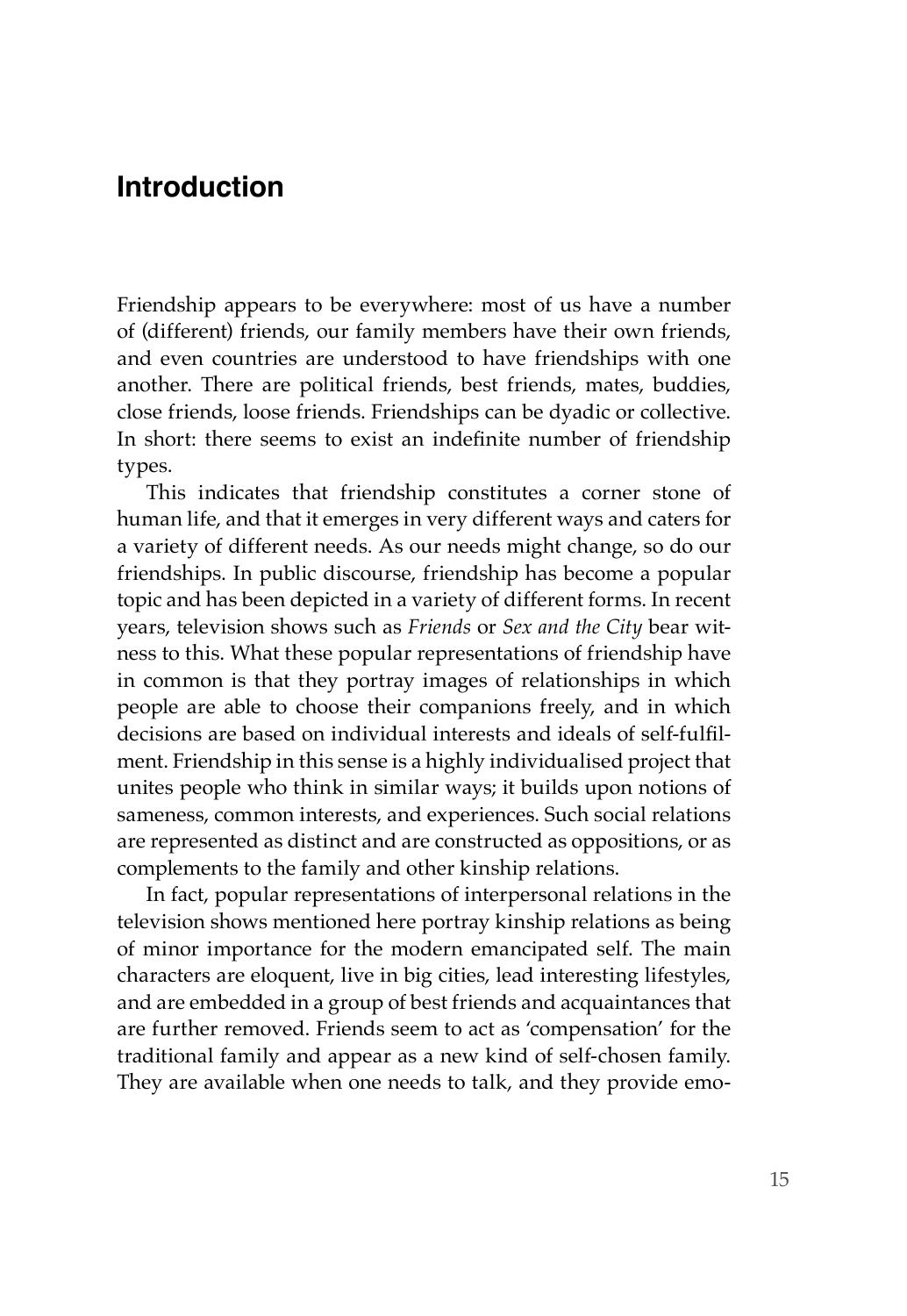tional, practical, and sometimes even financial support. The empirical data I discuss in Chapters Four and Five seeks to destabilise such rather one-dimensional perspectives of contemporary urban lives. It hints at much more complex interrelations between culture, family, various friendship types, and cultural-moral ideals.

This 'comeback' of friendship is mirrored in scholarly research. Even though the number of sociological and anthropological investigations has jumped to unknown heights in recent years, friendship is predominantly analysed according to its function for the individual or collective. Researchers rarely ask what friendship means to the people of a particular community, or how those people perceive its role in their lives. In simpler terms: what is friendship and what are the related social practices? What ideals and cultural conventions play into local friendship conceptions?

This book attempts to narrow this gap in research by focusing on non-European friendship conceptions and practices in contemporary Indonesia. During the end of my first field research for this project, it became clear that I my investigation would narrow in on emic perceptions and practices of friendships in contemporary Java. But over the course of my fieldwork I was surprised to discover to what extent friendship relations structure society in Java, and also throughout the whole of the postcolonial state. They go far beyond the private and immediate public and political life.

During my research it became clear that friendship in postcolonial Indonesia is written into the moral matrix of the nation state. In what I term *filsafat sosial* (social philosophy) in Chapter Three, particular Javanese behaviour codes are explained. They were politically exploited to work towards a cultural homogenisation of the Indonesian archipelago, which has been referred to as 'Javanisation.' During this process, Java did not only emerge as Indonesia's 'main' island; ideals of moral behaviour from local spiritual traditions, Islam, and custom were also installed to guide Indonesian citizens. And guidance they needed, because in the new Indonesian state, citizens were viewed as children or followers (*anak buah*) of the president-father figure (*bapak*).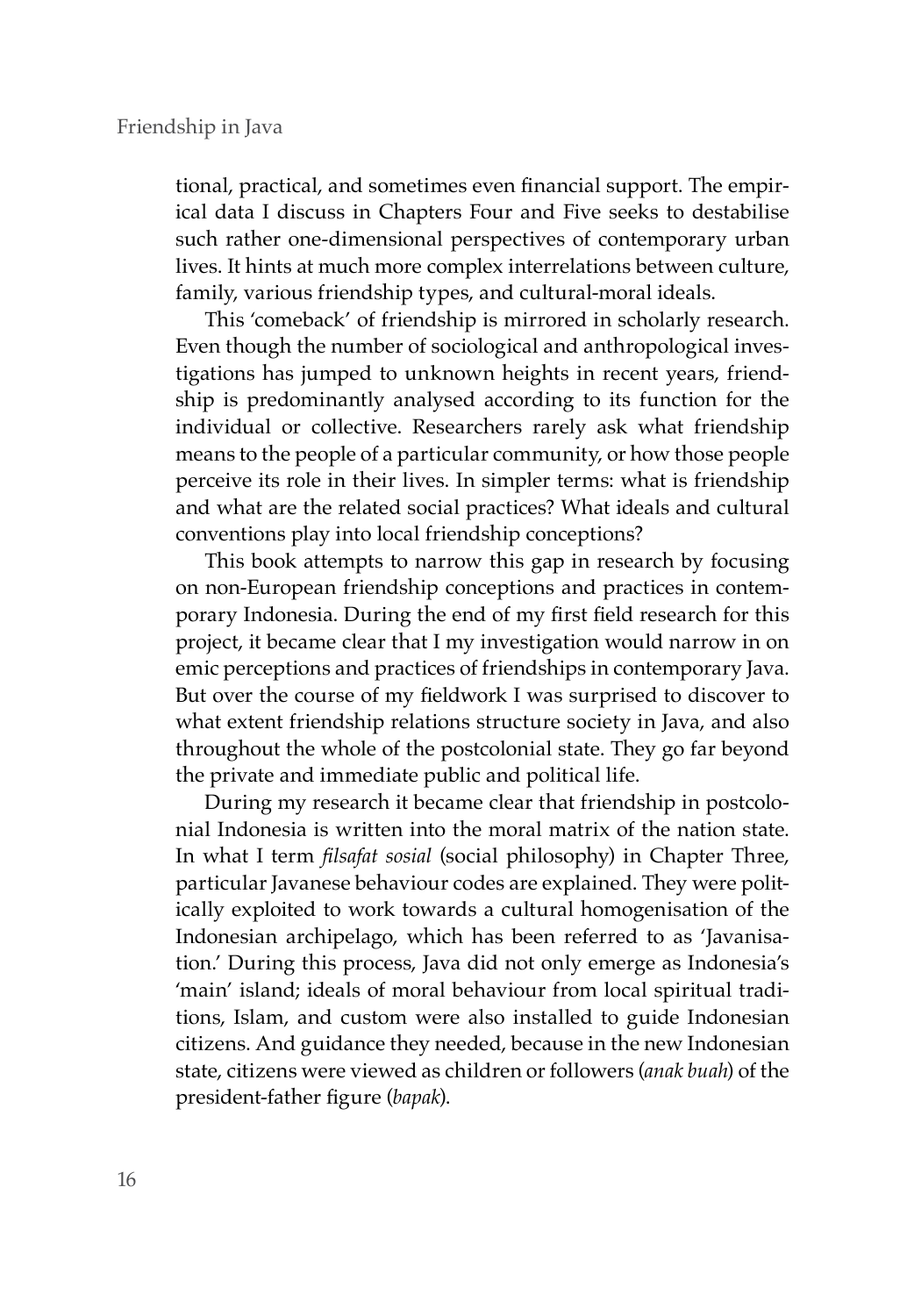Until today, there exists no account of social relationships in Indonesia that mentions friendship as a bond of significance. This complete lack of research induced me to decide that rather than framing my data through existing friendship literature and social theory, a rigid focus on the empirical data would be the most reasonable approach for presenting this work. Related herewith is an interdisciplinary methodology that incorporates sociological theory and ethnographic methods. Ethnographic methods were used for conducting fieldwork and collecting data, but I utilize sociological, anthropological, and social developmental research on family, friendship, and intimacy to discuss the empirical data.

In doing so, I attempt to disrupt a certain academic discourse on Western Euro-American conceptions that frames friendship as a relationship among co-equals engaged in a sentimental and symmetrical relation. I depart from this by presenting emic friendship types from the greater area of Yogyakarta and Jakarta. When I present these everyday life experiences of my interlocutors speaking, I do not interpret them according to certain theoretical schools; instead, I analyse them according to their respective socio-cultural contexts. This strategy allows space for my interlocutors to express their individual perspectives, ideas, wishes, and imaginations of friendship; how they experience their friends and their different friendships, and how they interpret the role such relationships play in their daily lives.

### **A quick note on functionalist pitfalls**

Throughout this book I argue that friendships emerge and are entertained for certain reasons. I am aware that this statement might be misunderstood as having possible functionalist undercurrents. One might even postulate that this entire book has a strong functionalist thrust in its analysis of friendships. After all, I investigate friendship and kinship structures, along with related activities, in terms of their functions for maintaining postcolonial Indonesian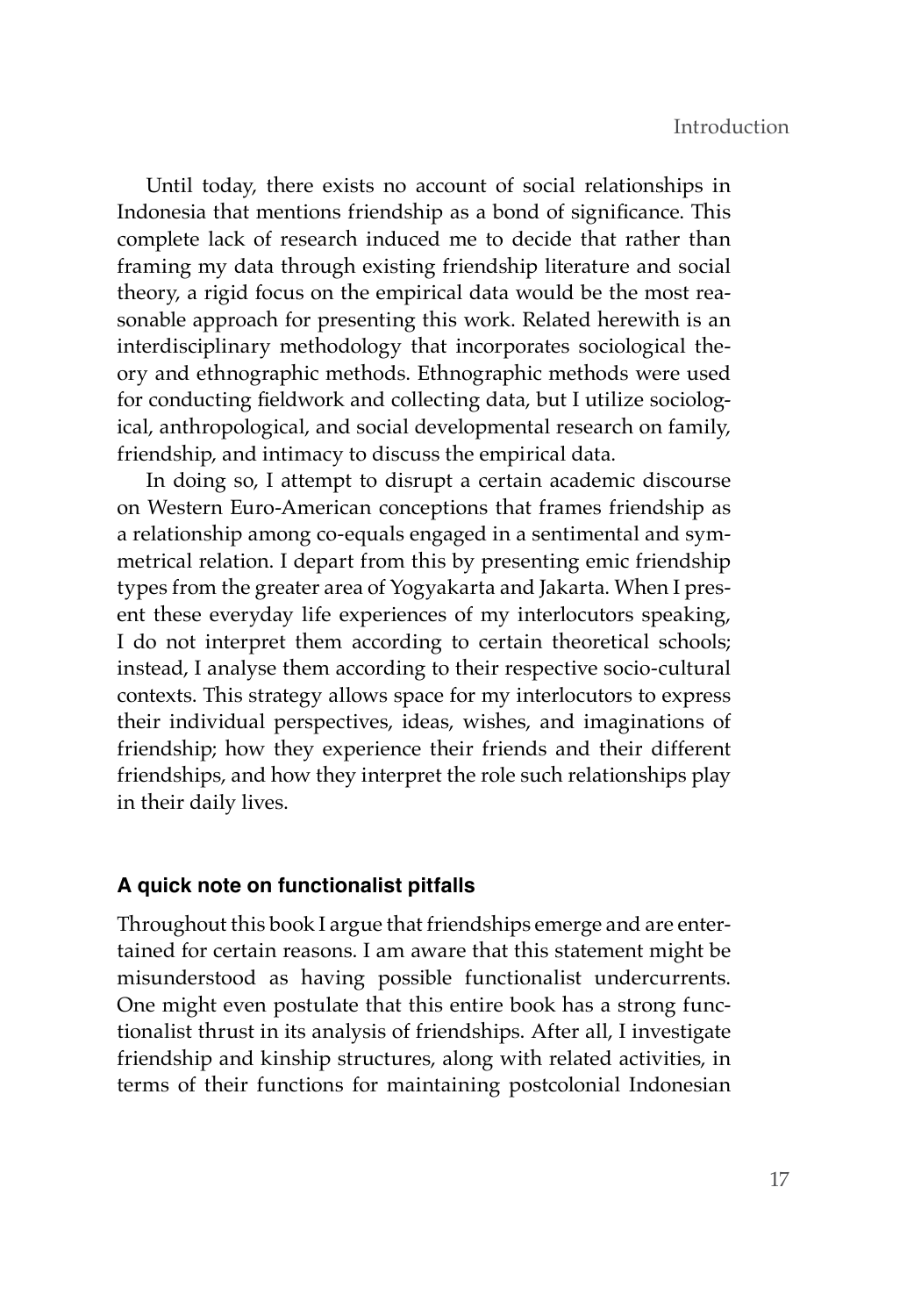#### Friendship in Java

society, and Javanese society in particular. Critics of functionalism have pointed out that it may be legitimate to assume that societies have certain goals, and that this brings certain structures and functions into creation to achieve these goals (Turner 2006:6; Turner and Maryanski 1979). I do not, however, imply or hope to indicate in any way that current structures and functions in Indonesian society are the only ones that could have been created to achieve those goals. Rather, I hope to point out how particular ideal discourses of social relationships have developed through the course of Javanese history and later postcolonial Indonesian history, and how these ideals have been exploited by the political elite to fashion a particular discourse of culture politics. Correlating social practices are not static as functionalism seems to suggest, but are subject to continuous processes of cultural and social change. Still, when I was working to document networks that secure social security in rural Java, I simply had to accept the fact that these networks were built on local friendship types, and that friendships did indeed have a particular function in Javanese society.

## **Outline**

Research on friendship is predominantly presented along the lines of idealised moral perceptions that have emerged from European cultural history. The ideal of free association of people who are capable of being friends and who construct intimate relationships as autonomous persons is generally considered to be a modern Western understanding of friendship, and has been criticised as "[…] an occidental over-simplification and stylization of Western society" (Carrier 1999:31). The following accounts highlight emic Javanese perceptions of friendship and contextualise friendship relations in their respective socio-cultural contexts. They shed light upon the particularities that are responsible for local conceptions of relatedness in general, and friendship practices in particular. They also strongly suggest that friendships are in close proximity to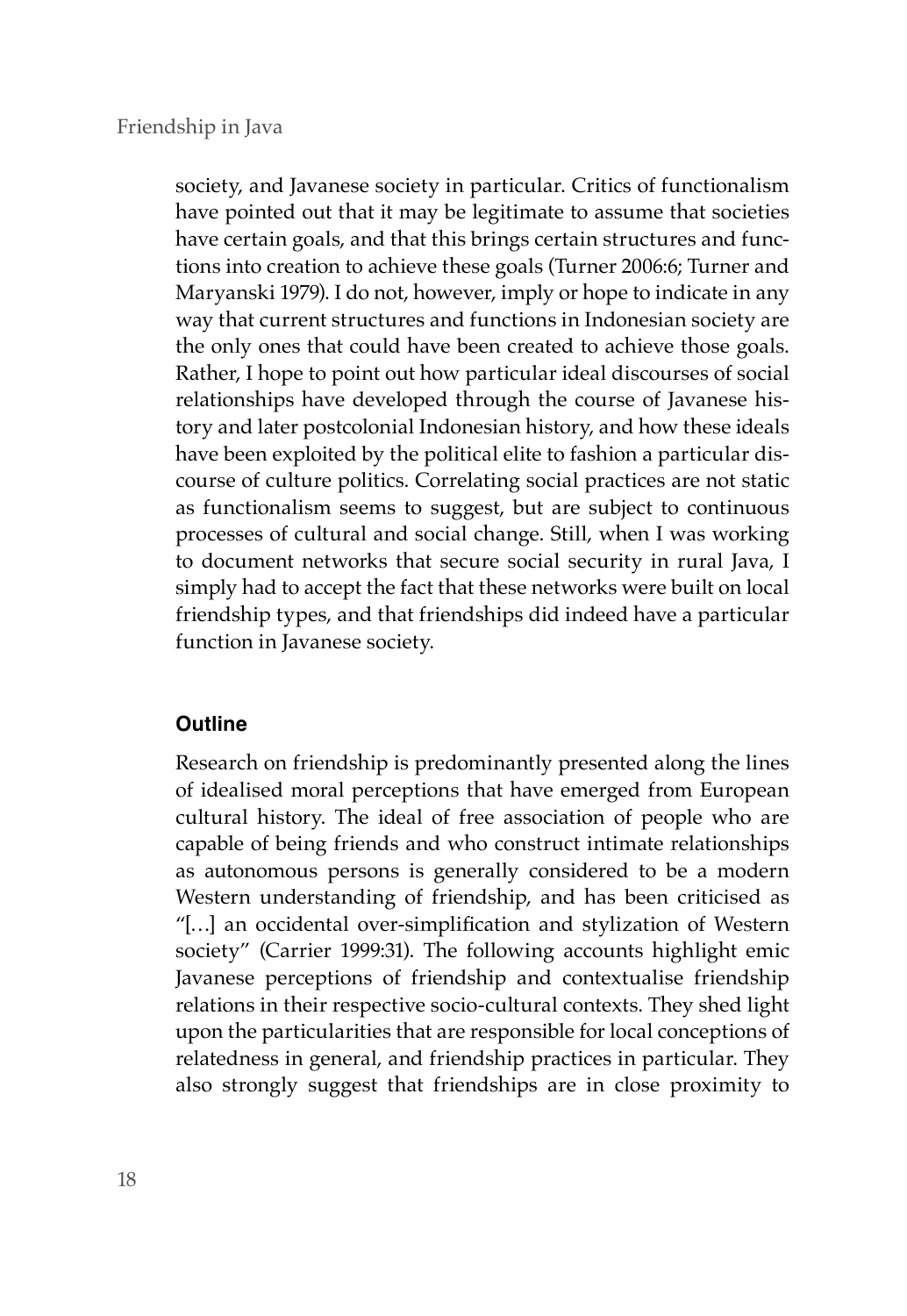other forms of social organisation (Bovenschen 1998:22). According to Bovenschen, friendship is located in a social and cultural in-between space, between kinship, love, and acquaintanceship. During fieldwork it became evident that friendship in Java constitutes a relationship in-between. It is closely related to kinship and patronage networks, and friendship practices might also oscillate between non-sexual and sexual relationships. From this perspective, this book might be a starting point for a renewed debate on friendship, but also on relatedness, attachment, and sentimental bonds in contemporary Indonesia. I do hope that the data presented in this book provides ample space for animated discussion and triggers further friendship research in Indonesia.

Chapter One is an investigation of recent friendship research. It focuses on the topics and issues that came up as central during data analysis and it connects social scientific approaches to friendship with research on Indonesian sociality. Chapter Two describes the qualitative research methods I used, explaining how the data were collected and analysed.

I tried to practice a mode of research that I term 'cooperative and engaged research.' Often this was time-consuming and I was not entirely clear as to what would come out of it, but after a while, ongoing discussions and conversations with my research partners opened another door of perception on the topic. In a way, then, I researched my original topic, but I also engaged in participant observation, seeing and learning about how my research partners conducted research, and how they thought about the topic themselves.

Chapter Two also presents the total sample of the people I worked with, as well as the locations where research was conducted. In the end, many of the interviews I recorded did not end up in the text, but they certainly contributed to the understanding of friendships in Java that is debated in this book.

Chapter Three introduces Indonesia's history, with particular reference to Java. After discussing its historical development, the chapter presents a history of relatedness and sketches out the main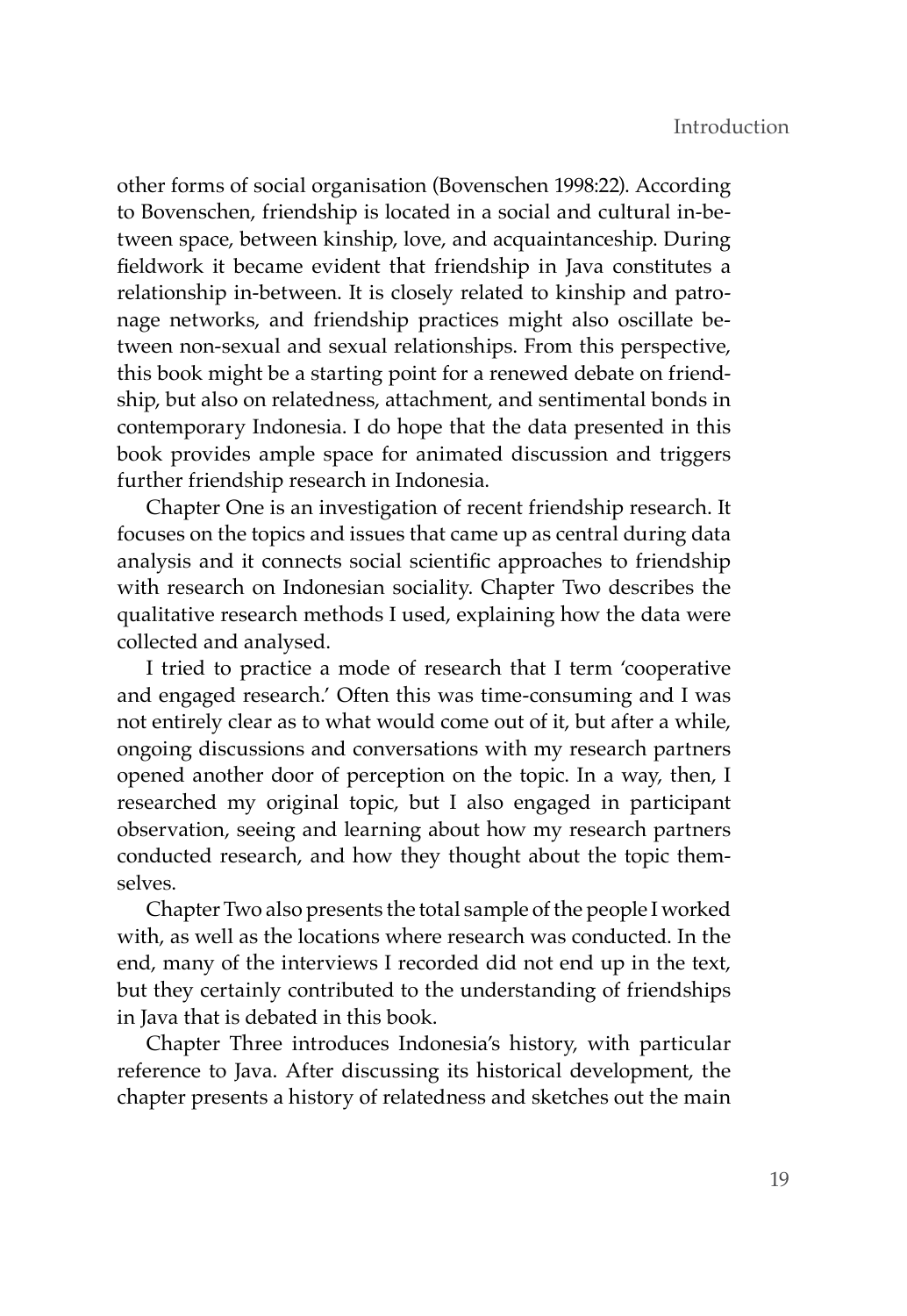#### Friendship in Java

dimensions of Javanese versions of sociality. I outline a social philosophy (filsafat sosial) that incorporates the basic ideas of sociality as explained in Javanese mystical tradition. These remain influential to this day, shaping local conceptions that are central to indigenous friendship types. This historical perspective is extended by introducing indigenous Javanese historical sources, with a focus on the social relationships that appear as most important. Indonesian historiography before independence mainly consisted of expressive genres and written sources that promoted idealised versions of a harmonious society. Because of the continuing importance of Javanese mystics, this sub-chapter looks into accounts of expressive genres such as theatre and shadow puppet play, and it elaborates on the most significant social relations that are represented in these art forms. A discussion of written sources as well as an analysis of several expressive genres reveals the importance of certain behaviour codes, and equips readers with an understanding of the circumstances that shape contemporary social interaction in Java.

Chapter Four is entirely guided by empirical data. I describe the different friendship types practiced in Java, including their particular interrelations with other forms of social relationships and the contexts in which they unfold. I start with a local grammatology of friendship in which I introduce the linguistic terms that my interviewees, participants, and discussants used to describe the most prominent friendship relations. I then discuss the modes of exchange and notions of mutuality that appeared as central to those friendship types. I suggest that strategic friendship relations and patronage networks frequently rely on the usage of kinship and friendship terminology to create feelings of closeness and social responsibility.

Chapter Five focuses on the '*keluarga* complex,' meaning the intersection between family structures and friendship practices. In Java, family and friendship often intersect, for instance when friendship is employed to substitute for missing family or to construct quasi kinship relations. Friendship can function as a tool for empowerment and emancipation from the family. The chapter